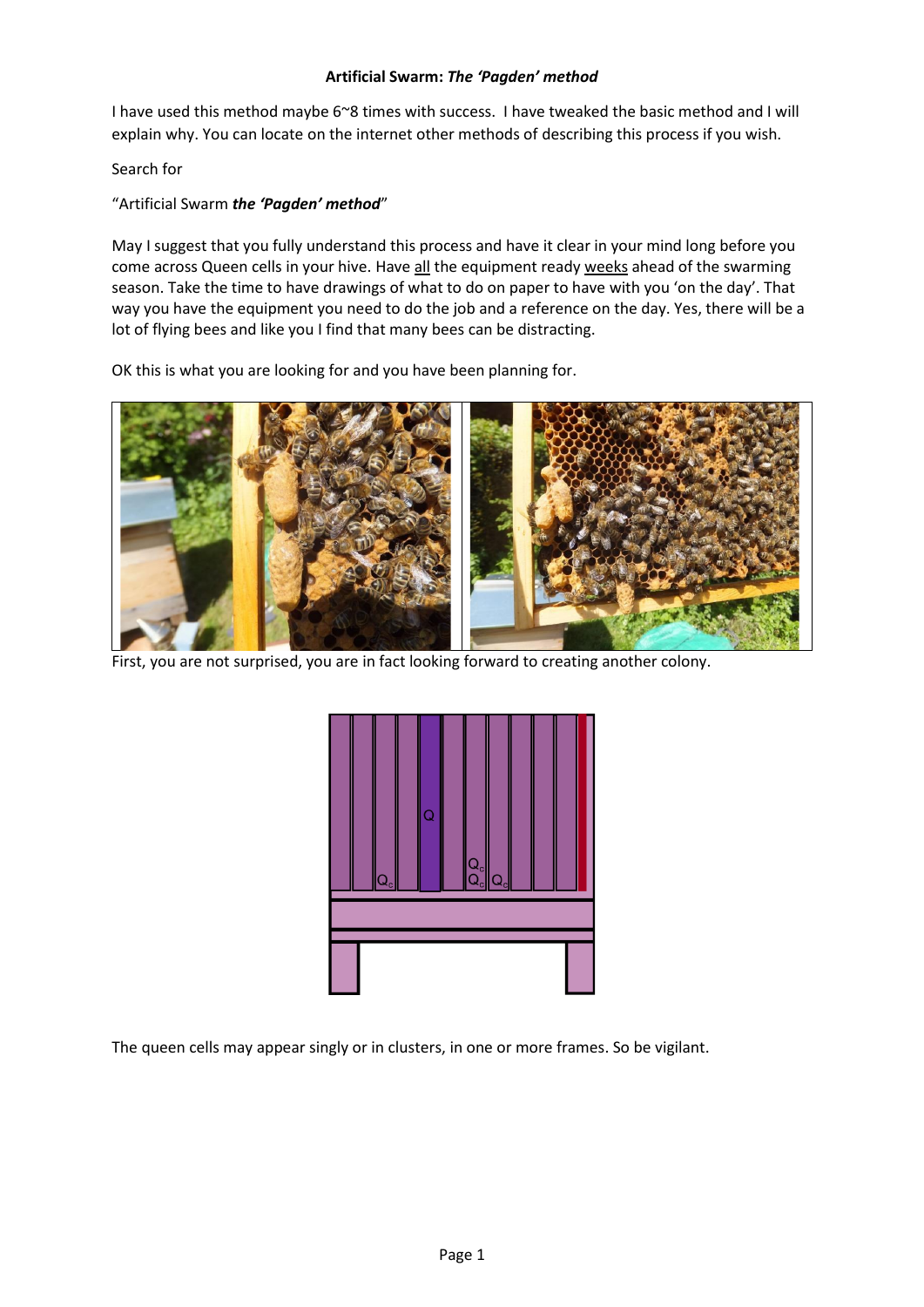## When queen cells are found, move the parent hive.



Select just one good open charged queen cell to place in the brood box. Some people say have an heir and a spare, that is keep two cells one more advanced than the other both good open charged queen cells.